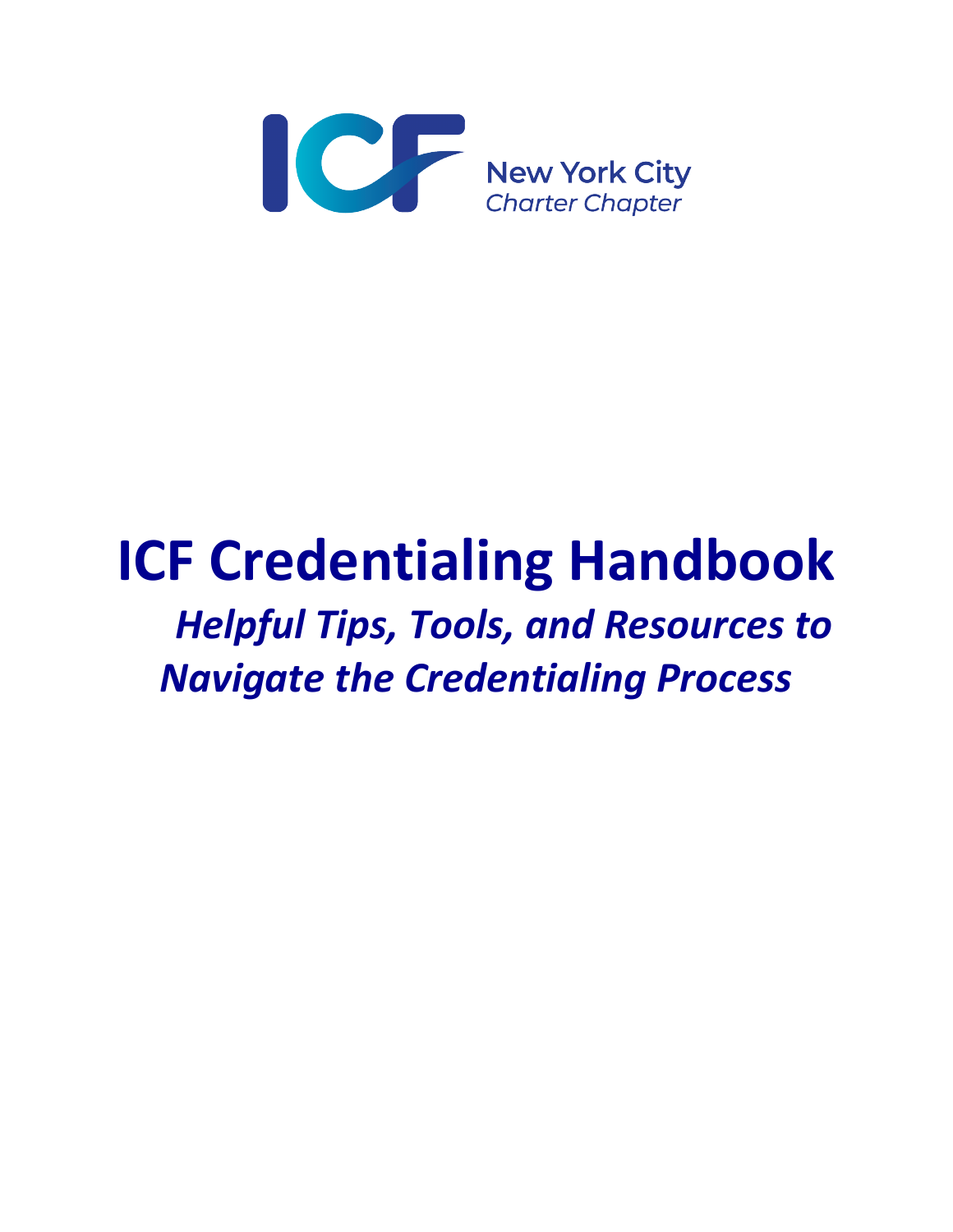

Dear Coach,

We created this handbook with you in mind. The credentialing process can be overwhelming. Our goal in creating this handbook is to help you navigate the ICF Credentialing process with great ease, no matter the credentialing level you are hoping to achieve. We've included tips, tools and resources for every step of the application process.

You don't have to do this alone! There are many skilled and experienced coaches who have gone through the credentialing process and are more than happy to assist you. We recommend that you find a buddy to support and encourage you along the way. This can be both a daunting and an exciting process and we hope our handbook will support you along the way.

Wishing you success and enjoyment in your journey!

The ICF NYC Chapter Board

#### *Disclaimer:*

*For the most up to date Credentialing Process and Requirements, go to <https://coachfederation.org/icf-credential> And, choose from the list of resources and support available to you!*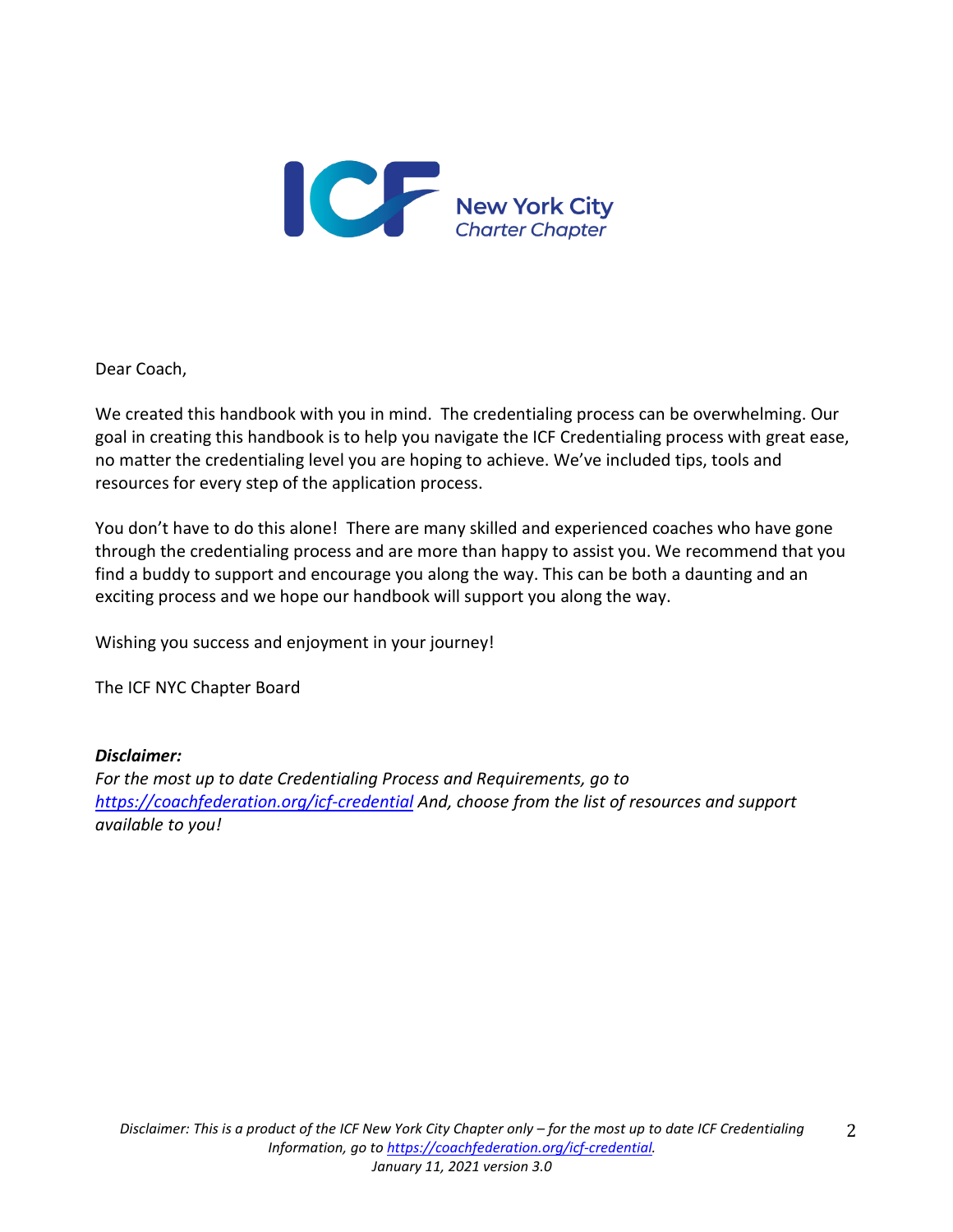# **TABLE OF CONTENTS**

|    |                                                                    | <b>Pages</b>   |
|----|--------------------------------------------------------------------|----------------|
| 1. | <b>ICF Credentialing Information</b>                               | 4              |
|    | Purpose of the Handbook                                            | 4              |
|    | <b>ICF Credential Benefits</b><br>п                                | 4              |
|    | <b>ICF Program Approval</b><br>٠                                   | 4              |
|    | Accredited Coach Training Program (ACTP)<br>٠                      | 4              |
|    | Approved Coach Specific Training Hours (ACSTH)<br>٠                | 4              |
|    | <b>Continuing Coach Education (CCE)</b><br>п                       | 4              |
|    | Non-ICF Approved Training Programs- Portfolio Path<br>٠            | 5              |
|    | Non-accepted Training<br>٠                                         | 5              |
| 2. | <b>Three Credentials, Three Paths</b>                              | 6              |
|    | Associate Certified Coach (ACC)- Application Requirements          | 6              |
|    | Professional Certified Coach (PCC)- Application Requirements6<br>п |                |
|    | Master Certified Coach (MCC)<br>٠                                  | 6              |
| 3. | <b>Applying For Your Certification</b>                             | 7              |
|    | ICF ACC Application<br>п                                           | 7              |
|    | <b>Application Components</b><br>٠                                 | $\overline{7}$ |
|    | ICF Coach Knowledge Assessment<br>٠                                | $\overline{7}$ |
|    | <b>CKA Format</b><br>٠                                             | $\overline{7}$ |
|    | <b>CKA Sample Questions</b><br>٠                                   | 7,8            |
|    | <b>Mentor Coaching</b><br>٠                                        | 8, 9           |
|    | <b>Mentor Coaching Requirements</b><br>٠                           | 9              |
|    | <b>Recorded Coaching Sessions</b><br>٠                             | 9              |
|    | <b>Session Recording Suggestions</b><br>٠                          | 9              |
|    | Performance Evaluation File Guide<br>٠                             | 9, 10          |
|    | Transcript<br>п                                                    | 10             |
|    | <b>Client Hours Requirement</b>                                    | 10             |
|    | <b>ICF Coaching Log</b><br>٠                                       | 10, 11         |
|    | <b>Renewal Requirements</b><br>٠                                   | 11             |
|    | <b>Credential Renewal Timing</b><br>٠                              | 11             |
|    | <b>Helpful Hints</b><br>٠                                          | 11, 12         |
|    | Resources<br>п                                                     | 12             |
|    | <b>PCC Markers</b><br>■                                            | 12,13          |
| 4. | <b>Appendix</b>                                                    | $13 - 20$      |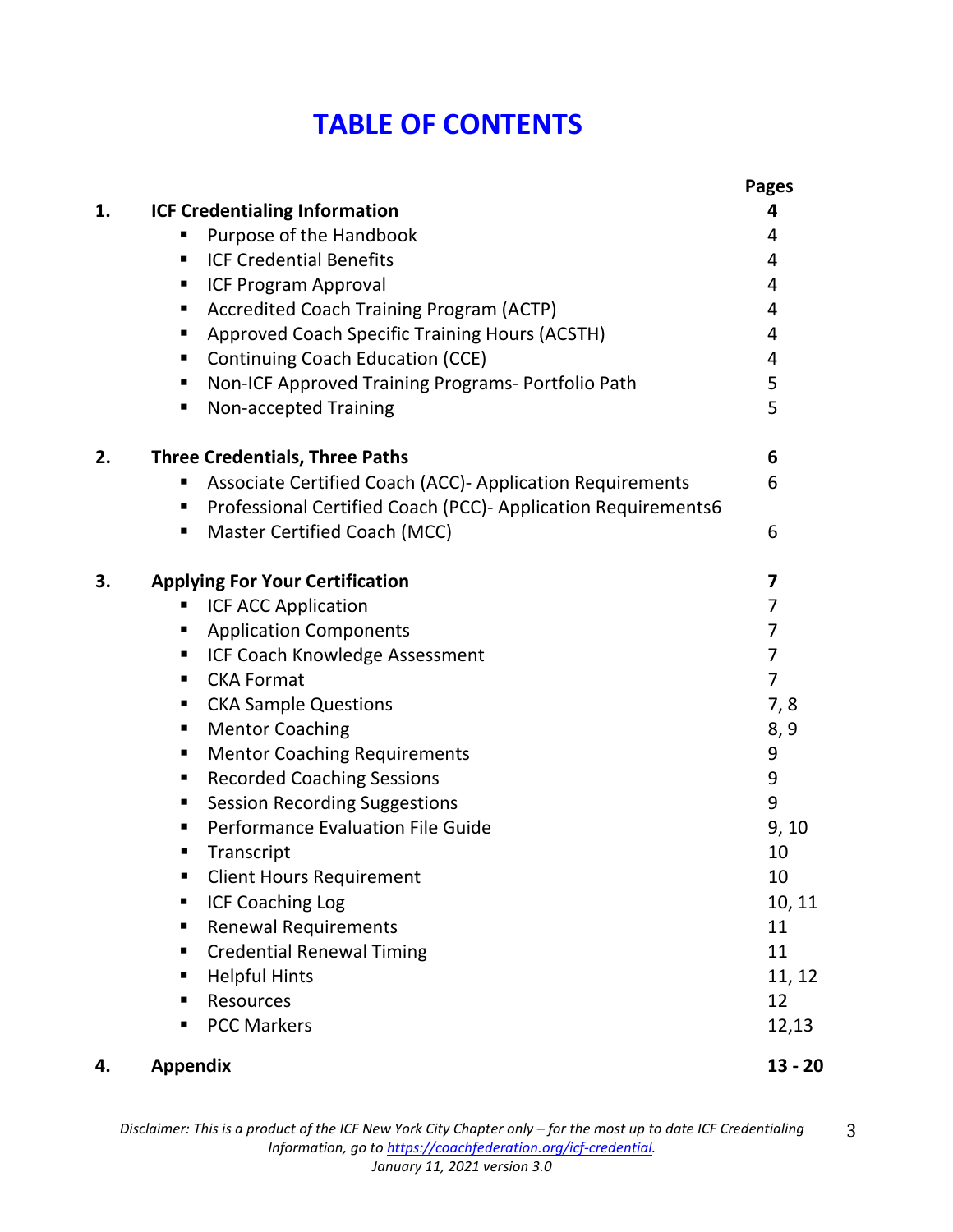# **ICF Credentialing Information**

#### **Purpose of the Handbook**:

- $\Box$  Make the ICF Credentialing Process clearer and easier to understand
- $\Box$  Provide you with tools, tips, and resources

#### **ICF Credential Benefits**:

- $\Box$  ICF research reports several reasons coaches benefit from holding an ICF credential:
	- *Can make a difference in your business.*
	- *Coaches who hold a professional credential report higher earnings than their noncredentialed peers.*
	- *Clients with credentialed coaches are more satisfied with the coaching partnership and more likely to recommend coaching to others.*
	- *Members with an ICF Credential enjoy an ICF Credentialed Coach Finder [\(CredentialedCoachfinder.com](https://coachfederation.org/need/landing.cfm?ItemNumber=980&navItemNumber=569) ) free listing. The CCF can help you connect with individuals and organizations seeking coaching services.*

#### **ICF Program Approval:**

- $\Box$  Three ICF program approval types:
	- *Accredited Coach Training Program (ACTP)*
	- *Approved Coach Specific Training Hours (ACSTH)*
	- *Continuing Coach Education (CCE)*

#### **Accredited Coach Training Program (ACTP):**

- $\Box$  An "all-inclusive" coach-training program
- $\Box$  Minimum of 125 hours of coach-specific training
- $\Box$  10 hours of Mentor Coaching
- $\Box$  Observed coaching sessions with instructor feedback
- $\Box$  Comprehensive final exam that evaluates a student's coaching competency

#### **Approved Coach Specific Training Hours (ACSTH):**

- $\Box$  An "a la carte" coach training program
- $\Box$  Minimum of 30 hours of coach-specific training
- $\Box$  Observed coaching sessions with instructor feedback

#### **Continuing Coach Education (CCE):**

- $\Box$  For coaches with ICF Credentials or who have completed basic coach training
- $\Box$  May include:
	- *Core Competencies - Advanced coach training that directly relates to or expands upon the ICF Core Competencies.*
	- *Resource Development - Training in skills that contribute to the coach's professional development (personal development, coaching assessments or tools, business building, or others outside of the ICF Core Competencies.)*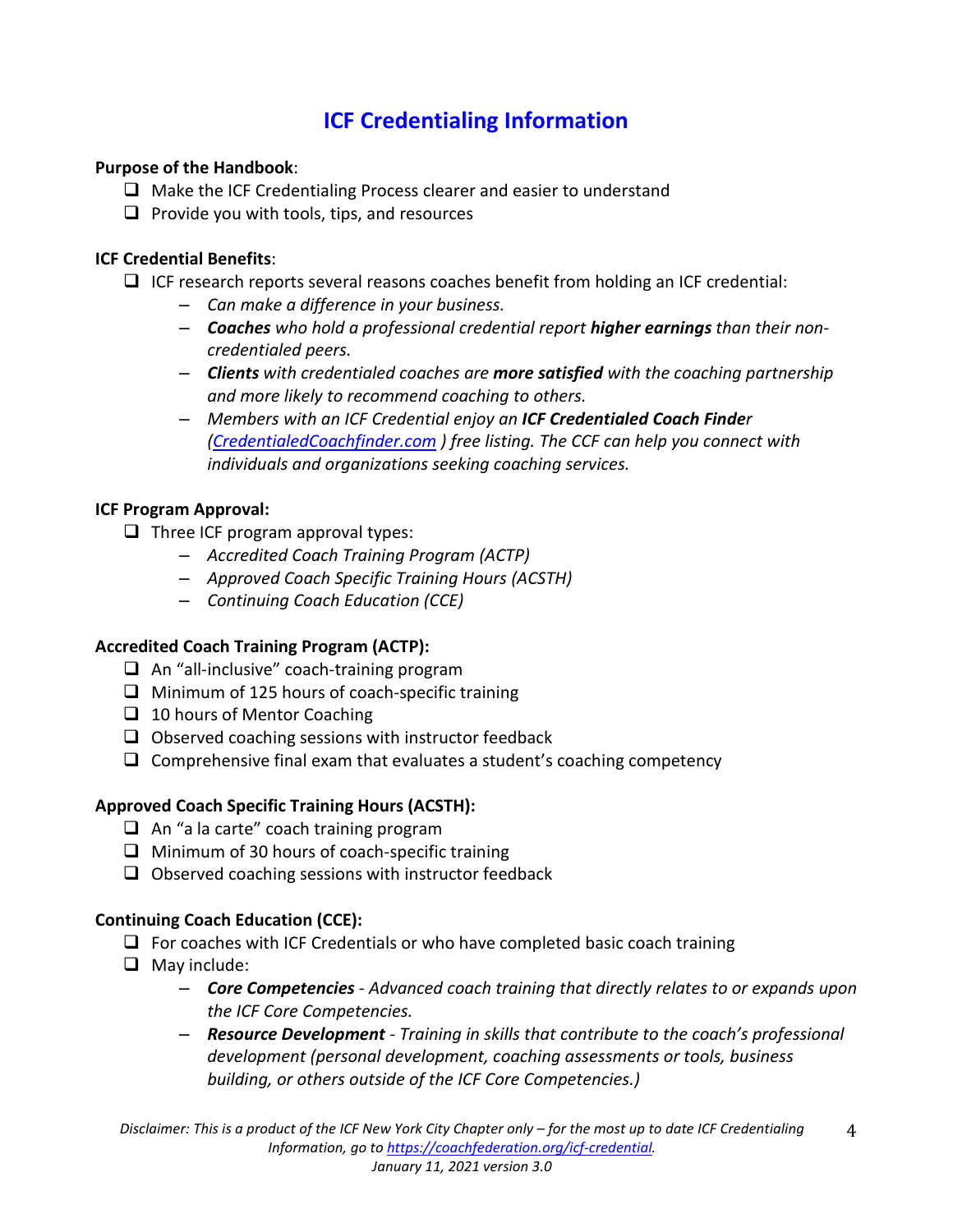#### **Non-ICF Approved Training - Portfolio Path:**

#### **Training specifically marketed as teaching**:

- *Coaching skills*
- *How to apply technical skills in a coach-like manner*
- *Coaching skills in accordance with the ICF Core Competencies and Code of Ethics*

#### **Non-accepted training:**

- *Teaching other skills, even though the skills can be used by a coach in some manner*
- *Personal development courses*
- *Education in areas such as psychology, counseling, NLP, etc., unless it was taught as coach training and from an ICF Core Competencies' perspective*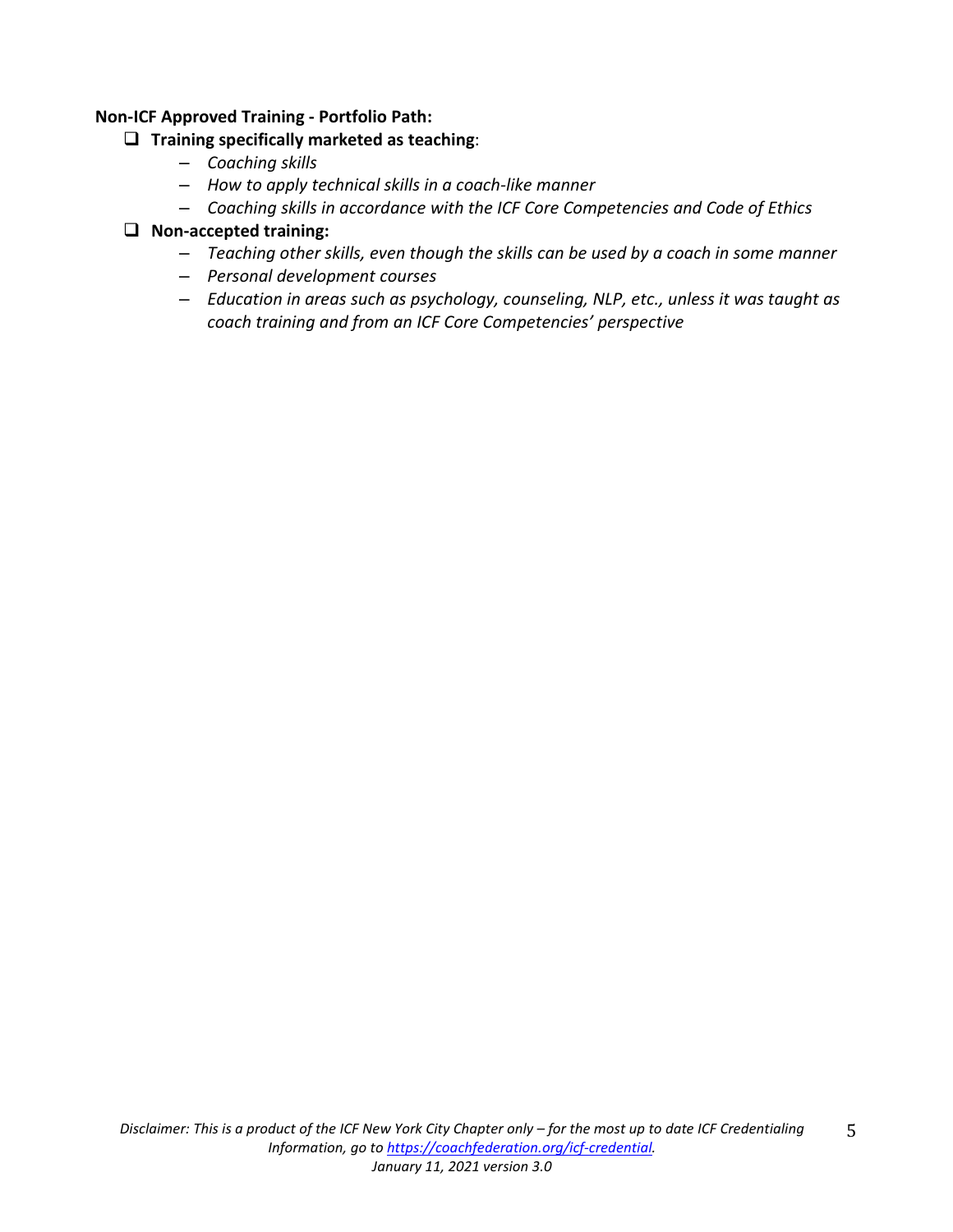### **THREE CREDENTIALS, THREE PATHS**

**1) Associate Certified Coach (ACC) ACC ACTP Path ACC ACSTH Path ACC Portfolio Path**

*To see requirements of each, visit [https://coachfederation.org/icf-credential/acc](https://coachfederation.org/icf-credential/acc-paths)[paths.](https://coachfederation.org/icf-credential/acc-paths)*

**2) Professional Certified Coach (PCC) PCC ACTP Path PCC ACSTH Path PCC Portfolio Path**

*To see requirements of each, visit [https://coachfederation.org/icf-credential/pcc](https://coachfederation.org/icf-credential/pcc-paths)[paths.](https://coachfederation.org/icf-credential/pcc-paths)* 

**3) Master Certified Coach (MCC) MCC Path**

*To see requirements of the MCC Path, visit [https://coachfederation.org/icf](https://coachfederation.org/icf-credential/mcc-path)[credential/mcc-path.](https://coachfederation.org/icf-credential/mcc-path)*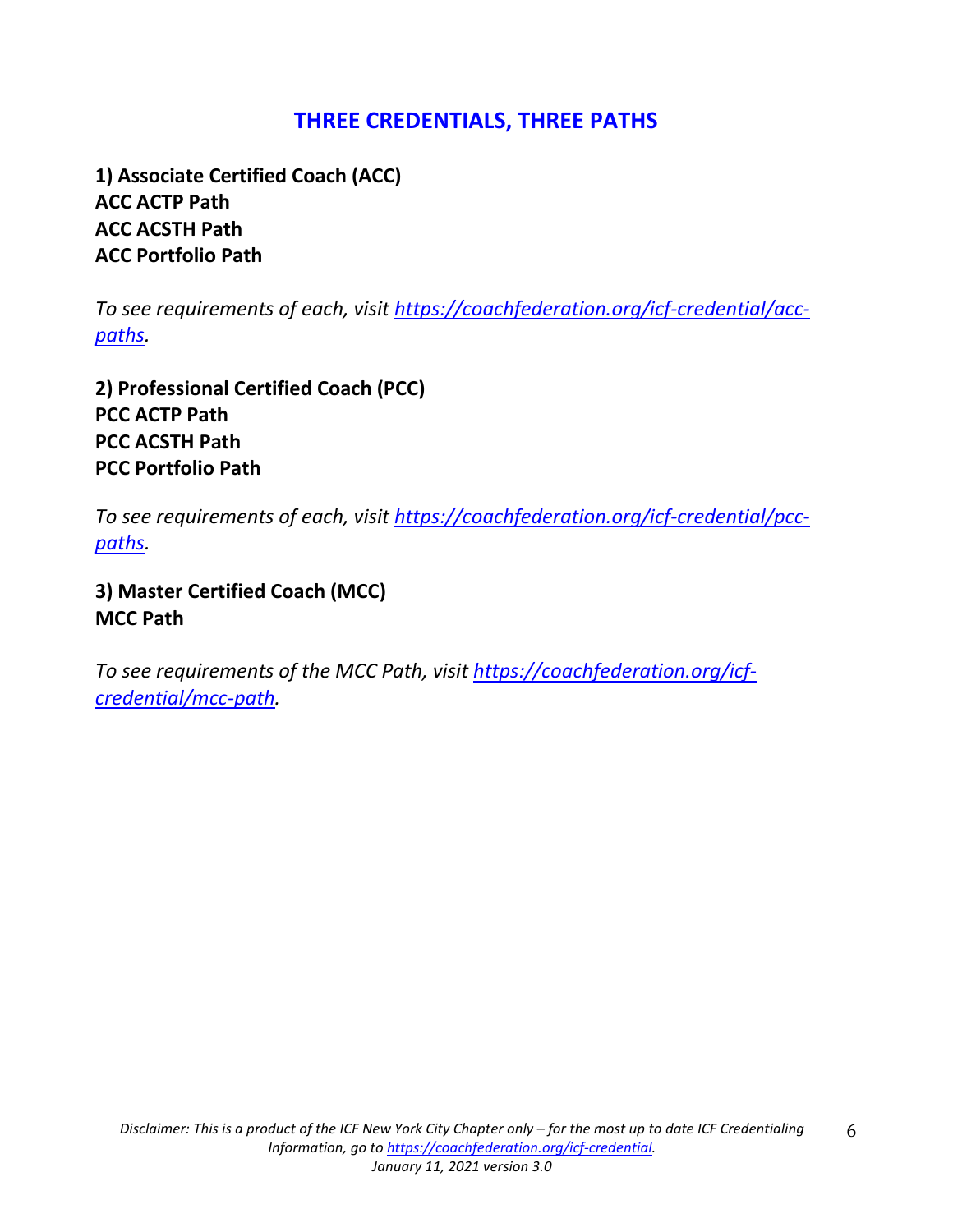# **APPLYING FOR YOUR CERTIFICATION**

#### **ICF ACC Application:**

- $\Box$  Go to application on ICF's website...
- <https://coachfederation.org/credential-path-survey> NOTE: Google Search (ICF ACC Portfolio Application)

#### **Application Components:**

- $\Box$  Coach Specific Training
- $\Box$  Coach Knowledge Assessment CKA
- **Q** Mentor Coaching
- **Q** Recorded Sessions
- $\Box$  Coaching Hours

#### **ICF Coach Knowledge Assessment (CKA):**

- $\Box$  After application is reviewed, you will be sent the link to complete the CKA
- $\Box$  The CKA is completed just one time in a three-hour time limit
- Questions based on the ICF coaching definition, ICF Core Competencies, and ICF Code of Ethics.
- $\Box$  Question difficulty levels vary
	- *Assess concept or skill awareness*
	- *Present a scenario that requires deeper understanding* <https://coachfederation.org/coach-knowledge-assessment>

#### **CKA Format:**

- $\Box$  155 multiple-choice test items
- $\Box$  Four possible responses for each question
- $\Box$  Only one correct response for each question
- $\Box$  Passing grade is 70%

#### **CKA SAMPLE QUESTIONS:**

#### **Domain: Setting the foundation**

The client is a high-energy manager with a generally positive outlook. Just before coming to the coaching session, the client was told that their responsibilities are about to drastically change and will no longer be doing the work they are passionate about. The client has come to the session in a particularly negative mood and has expressed the desire to address this situation during today's session. What is the BEST way for the coach to proceed?

*A- Ask the client about all of the potential positive outcomes from this situation.*

*B- Remind the client that the agenda for this session was set at the end of the last session.*

*C- Explore the outcomes for the session and ensure that the client and coach are both clear on them.*

*D- Point out to the client how extremely important it is to be passionate about the work we do.*

**Answer: C**

*Disclaimer: This is a product of the ICF New York City Chapter only – for the most up to date ICF Credentialing Information, go t[o https://coachfederation.org/icf-credential.](https://coachfederation.org/icf-credential)* 7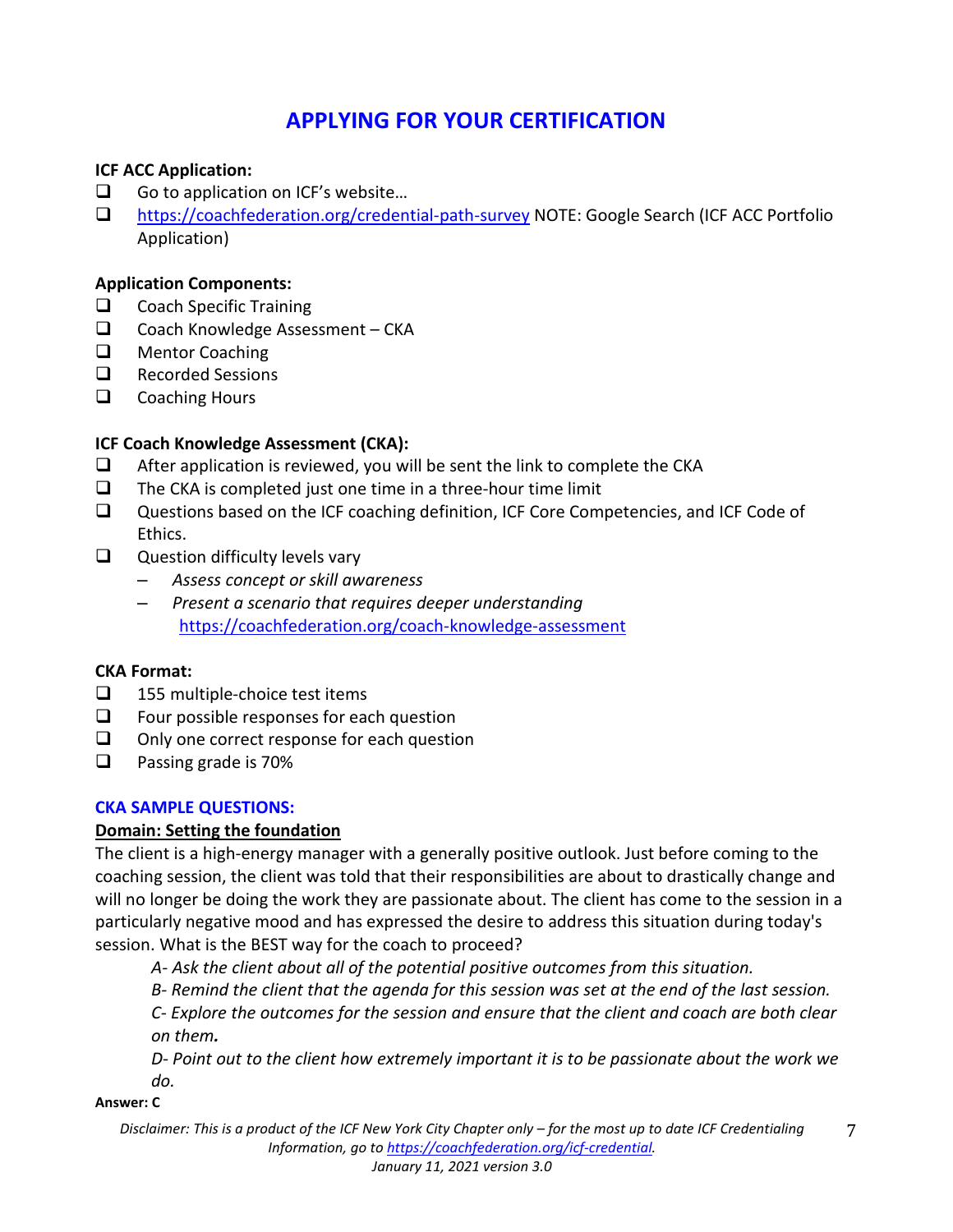#### **Domain: Co-Creating the Relationship**

A client is explaining a situation to a coach, who senses that there is more that the client is not sharing. How should the coach approach the situation?

*A- Interrupt the client and ask for greater disclosure.*

*B- Give the client the "bottom-line" read on the situation.*

*C- Ask the client's permission to probe a little deeper.*

*D- Give the client feedback on the importance of honesty in coaching.*

**Answer: C**

#### **Domain: Communicating Effectively:**

When dealing with a client who brings many issues to the table, it is best for the coach to pick the option

*A- where the coach has the most expertise.*

*B- asking what the client would like to start with.*

*C- that looks most likely to be handled in the time available.*

*D- that the coach thinks can do the most good for the client.*

**Answer: B**

#### **Domain: Facilitating Learning and Results**

An appropriate role for a coach in goal setting, planning, and prioritizing with a client is

*A- critiquing and embellishing a client's goals.*

*B- letting the client self-determine the need for goals.*

*C- taking charge of the process to ensure it is completed accurately.*

*D- facilitating a process around the client's goal setting, planning, and prioritizing.*

**Answer: D**

#### **Domain: Coaching Foundations and Knowledge Base**

Every coaching conversation should include

*A- an action plan.* 

*B- an agenda identified by the client.*

*C- review of fieldwork.*

*D- a summary by the coach of the client's progress.*

#### **Answer: B**

#### **Mentor Coaching:**

"Provides professional services to develop the required coaching skills for an ICF Credential. This consists of coaching and feedback in a collaborative, appreciative and dialogued process based on observation of live or recorded coaching sessions, to increase the coach's capability and consistent application of ICF Core Competencies in their coaching practice."

- $\Box$  Focuses on developing coaching skills in the ICF Core Competencies
- $\Box$  The Mentor Coach:
	- *Helps the applicant develop the required coaching skills needed to obtain an ICF Credential.*
	- *Provides coaching and feedback in a collaborative, appreciative and dialogued process.*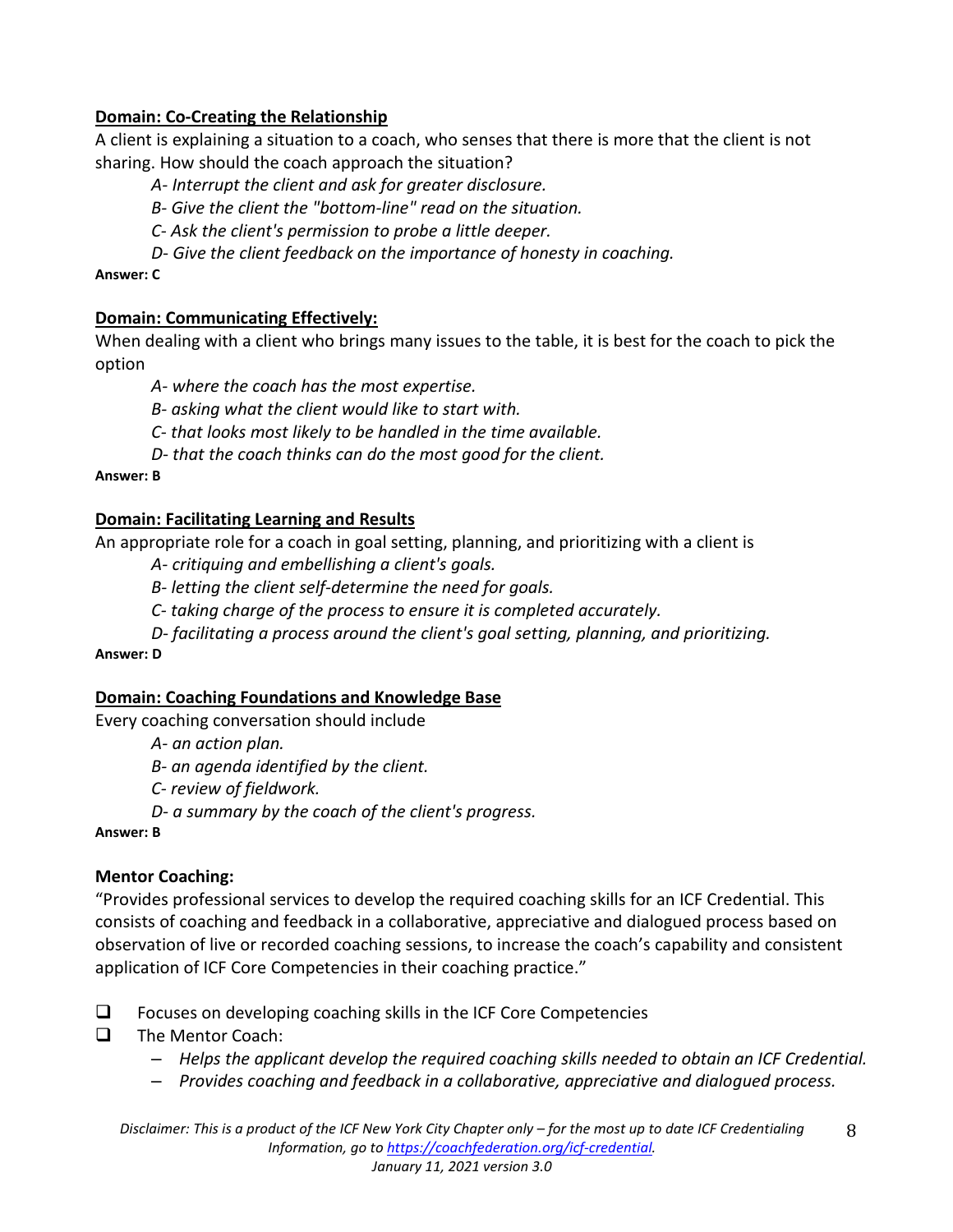- *Observes coaching or listens to recorded coaching to increase the coach's capability in coaching, in alignment with the ICF Core Competencies.*
- *Does not focus on exploring coaching practice challenges, such as building a business or achieving work/life balance.*

#### **Mentor Coaching Requirements (ACSTH, Portfolio and MCC Only):**

- $\Box$  The Mentor Coach is credentialed at the same or higher level as the applicant (ACCs must complete at least one full cycle of their credential, with renewal, before they're eligible to serve as a Mentor Coach for ACC credentialing or credential renewal).
- $\Box$  Find a Mentor Coach through the ICF Mentor Coach Registry: <https://coachfederation.org/find-a-mentor-coach>
- $\Box$  Search the ICF Find a Coach site ICF-NYC.ORG website https://www.icfnycchapter.org/Find-a-Coach
- $\Box$  Find a Coach Specialty Mentor

#### **Recorded Coaching Sessions:**

- **ACC ACSTH** and **ACC Portfolio:** one audio recording and transcription
- **PCC Portfolio** and **PCC ACSTH**: two audio recordings and transcriptions
- **MCC:** two audio recordings and transcriptions

#### **Session Recording Suggestions:**

- **Study the ICF Core Competencies** and observe them in your coaching.
- **Get feedback** from your Mentor Coach on how your coaching demonstrates each of the Competencies, and which you might need to practice. *The ICF Competencies Comparison*  **Table** provides information about what assessors are listening for when they conduct your performance evaluation.
- **Record several** coaching sessions; select the session that demonstrates use of a wide variety of the Core Competencies.
- Provide a clear, audible recording with only first names used during the session. The **recording device quality** and proximity is important. Inaudible recordings will result in lower scores and delay the review process.
- $\Box$  Using services such as Skype are not recommended for recordings due to possible disconnections during the session.

#### **Performance Evaluation File Guidelines:**

- **Session Length**  A complete coaching session (not edited) between 20 and 60 minutes. Those exceeding 60-minutes will not be scored.
- **Client** An actual coaching session between you and a paid or pro-bono client (not part of coach training). The client may not be a coach unless they are a regular client.
- **One File** Multiple files for one coaching session will not be reviewed.
- **Format** In MP3 or WMA formats. Video files and other formats will not be accepted; 95 megabytes or less. Use a lower bit rate to decrease file size, if needed.
- $\Box$  Upload with the online credential application URLs to download or stream audio recordings will not be accepted.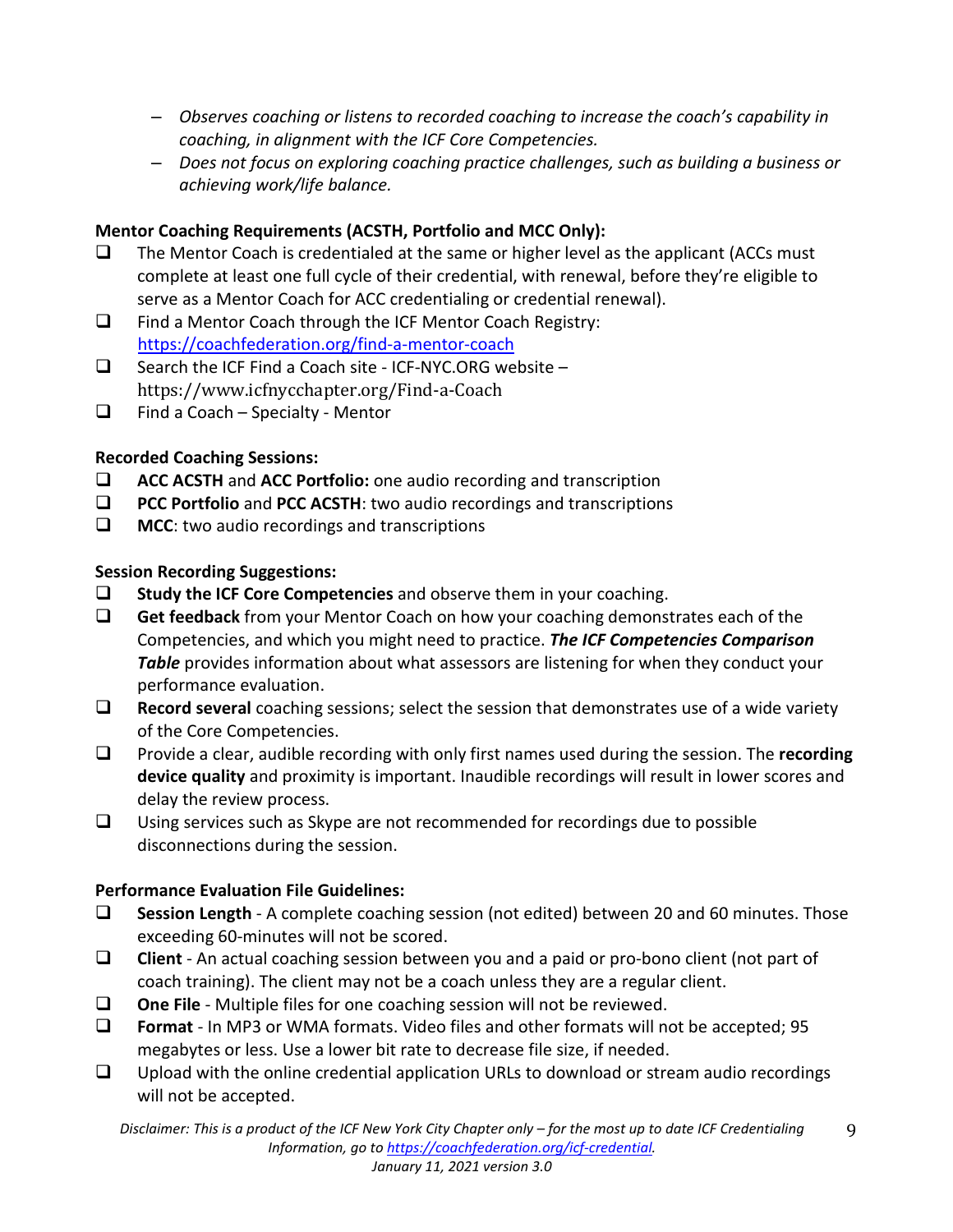**Label** - your name and a number, i.e., JoeSmith1.mp3 and JoeSmith2.mp3.

#### **Transcript:**

- $\Box$  Upload a session transcription
- Services available such as *[www.transcribeme.com](http://www.transcribeme.com/)*
- *Sample:*

| <b>COACH 06:48</b>  | So it sounds like it's something you enjoy and see the benefit of. What is it like as<br>you're coaching someone through that time in that moment, and them also as you<br>finish it?                                                                                                                                                                                                                                                                                                                                                                                                                                                 |
|---------------------|---------------------------------------------------------------------------------------------------------------------------------------------------------------------------------------------------------------------------------------------------------------------------------------------------------------------------------------------------------------------------------------------------------------------------------------------------------------------------------------------------------------------------------------------------------------------------------------------------------------------------------------|
| <b>CLIENT 07:04</b> | I think it's energizing. I think it's something that I see coming together, I see when I'm<br>coaching someone. If it's face-to-face, I can see their eyes, I can see some lights<br>coming on as questions are asked that get to the things they're thinking and having a<br>difficulty of expressing. When we get to the end, and they have come up with some<br>takeaways and made some commitment to take next steps, I'm very encouraged by<br>that. So I'm encouraged by other people's success, always. If I could have some role in<br>it, just walking alongside of them and asking the right questions or encouraging them. |
| <b>COACH 08:01</b>  | If you could put words in their mouths, what do you think they take away?                                                                                                                                                                                                                                                                                                                                                                                                                                                                                                                                                             |

#### **Client Hours Requirements:**

- **ACC 100** hours (75 paid); minimum of eight (8) clients and client coaching experience hours following the start of coach-specific training. At least 25 hours must occur within the 18 months prior to submitting the credential application.
- **PCC 500** hours (450 paid); minimum of 25 clients following the start of coach-specific training. At least 50 hours must occur within the 18 months prior to submitting the credential application.
- **MCC – 2,500** hours (2,250 paid) following the start of coach-specific training; minimum of 35 clients.

#### **ICF Coaching Log:**

*Coaches are required to complete an attestation of coaching experience included in the ICF Credential application. This will replace the submission of a coaching log and is intended to help protect the policy of coaching clients.* 

*To ensure the integrity of this updated process, ICF will conduct periodic audits to verify applicants' coaching experience. This means that coaches should continue to obtain and document clients' consent to store their information, have a policy on how that information will be protected and maintained, and have a system in place for tracking relevant data.* 

*You must obtain consent from each client to list his or her information on a client coaching log. The consent should be documented in compliance with all relevant laws. Individuals who do not consent to have their names listed must be left off the log, except in internal or third-party coaching arrangements with organizations that have a confidentiality policy. In those cases, you should obtain a reference letter from the organization verifying the number of coaching hours provided.*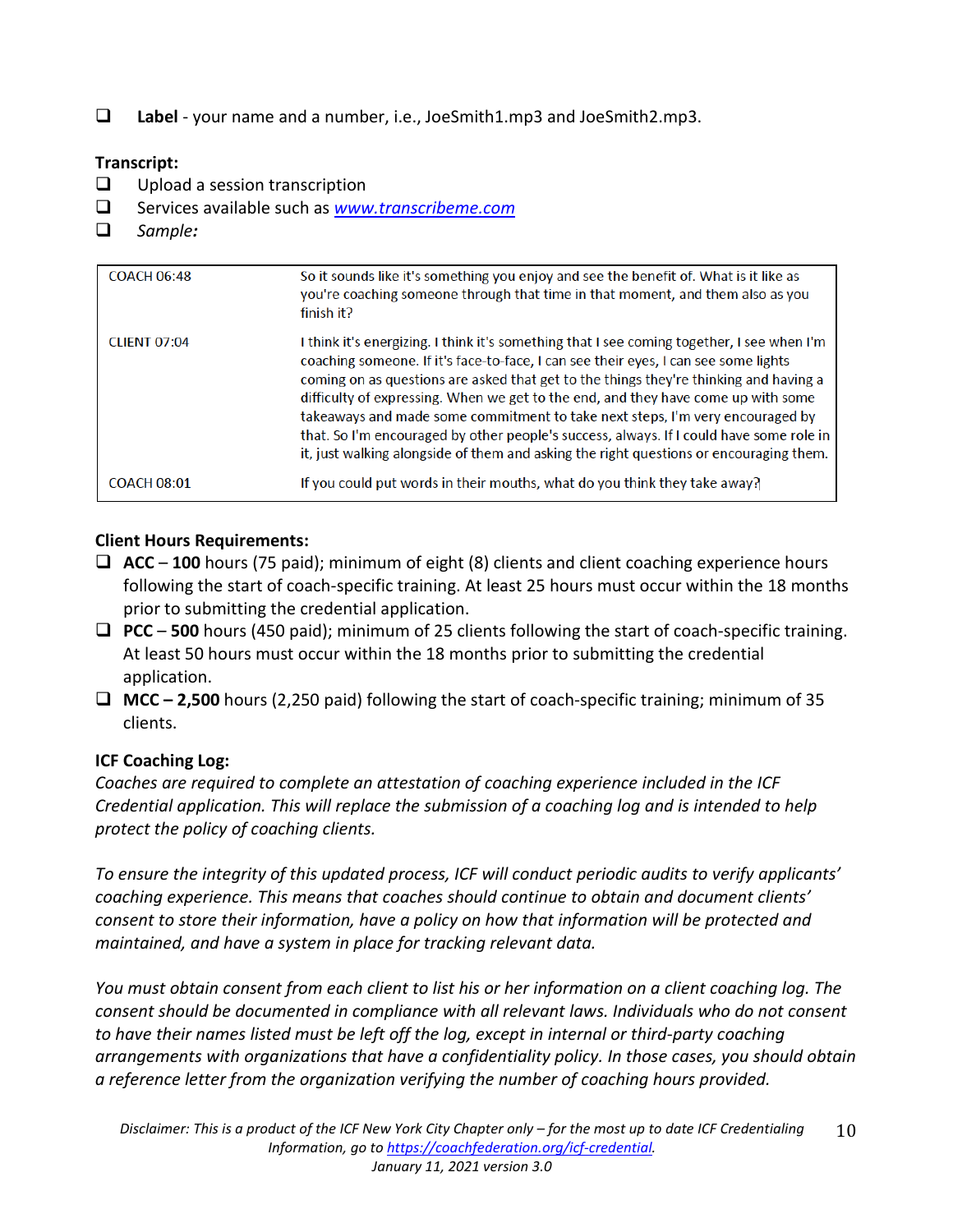- 1. Client Name
- 2. Contact Info
- 3. Individual/Group
- 4. # in Group
- 5. Start Date
- 6. End Date
- 7. Paid Hours
- 8. Pro-bono Hours

| $\sim$         | $\mathbf{A}$       | B                              | Ċ                                             | D               | Е                 | F               | G | н                         |  |
|----------------|--------------------|--------------------------------|-----------------------------------------------|-----------------|-------------------|-----------------|---|---------------------------|--|
|                |                    |                                | <b>ØICF</b><br>International Coach Federation |                 |                   |                 |   |                           |  |
| ı              |                    |                                | <b>ICF Client Coaching Log</b>                |                 |                   |                 |   |                           |  |
| $\overline{z}$ | <b>Client Name</b> | <b>Contact Information</b>     | Individual/Group                              | Number in Group | <b>Start Date</b> | <b>End Date</b> |   | Paid hours Pro-bono hours |  |
| 3              |                    |                                |                                               |                 |                   |                 |   |                           |  |
| 4              |                    |                                |                                               |                 |                   |                 |   |                           |  |
| 5              |                    |                                |                                               |                 |                   |                 |   |                           |  |
| 6              |                    |                                |                                               |                 |                   |                 |   |                           |  |
| $\overline{z}$ |                    |                                |                                               |                 |                   |                 |   |                           |  |
| 8              |                    |                                |                                               |                 |                   |                 |   |                           |  |
| 9              |                    |                                |                                               |                 |                   |                 |   |                           |  |
| LO             |                    |                                |                                               |                 |                   |                 |   |                           |  |
| L1.            |                    |                                |                                               |                 |                   |                 |   |                           |  |
|                |                    |                                |                                               |                 |                   |                 |   |                           |  |
| 12<br>13       |                    |                                |                                               |                 |                   |                 |   |                           |  |
| 14             |                    |                                |                                               |                 |                   |                 |   |                           |  |
| 15             |                    |                                |                                               |                 |                   |                 |   |                           |  |
| L6             |                    |                                |                                               |                 |                   |                 |   |                           |  |
| 17             |                    |                                |                                               |                 |                   |                 |   |                           |  |
| 18             |                    |                                |                                               |                 |                   |                 |   |                           |  |
| 19             |                    |                                |                                               |                 |                   |                 |   |                           |  |
|                | $-144$             | Client Log Sheet 2 Sheet 3 $+$ |                                               |                 |                   |                 |   |                           |  |

**[EXAMPLE OF COACHING LOG](https://coachfederation.org/experience-requirements)**

#### **Renewal Requirements :**

- $\Box$  Submit renewal application with required documentation
	- *40 hours of Continuing Coach Education (CCE), minimum 24 hours in Core Competencies (3 hours must be in coaching ethics) [https://coachfederation.org/icf](https://coachfederation.org/icf-credential/professional-development)[credential/professional-development\)](https://coachfederation.org/icf-credential/professional-development)*. *10 Mentor Coaching hours and/or 10 Supervision Coaching hours can be counted toward CCEs in Core Competencies. The 16 remaining hours can be in Resource Development.*
	- *For ACC renewals only, an additional 10 hours of Mentor Coaching above those hours required for initial credential or since your last credential renewal. The 10 hours of Mentor Coaching required of ACC renewal applicants can be applied toward the 40 hours of Continuing Coach Education (CCE) in Core Competencies. <https://coachfederation.org/mentor-coaching>*

#### **Credential Renewal Timing:**

- $\Box$  Valid for the three-year period following the initial approval or latest renewal
- $\Box$  There is a 2-month grace period from your credential's expiration date to get your credential renewal submitted without needing any additional CCEs. If you submit more than 2 months following your expiration date, you can still renew your credential but need additional CCEs depending on the month you renew. More info on this page: [https://coachfederation.org/icf](https://coachfederation.org/icf-credential/renew-credential)[credential/renew-credential.](https://coachfederation.org/icf-credential/renew-credential)

#### **Helpful Hints:**

- $\Box$  Purchase the right application
- $\square$  Download a hard copy of the application for the credentialing level and path that's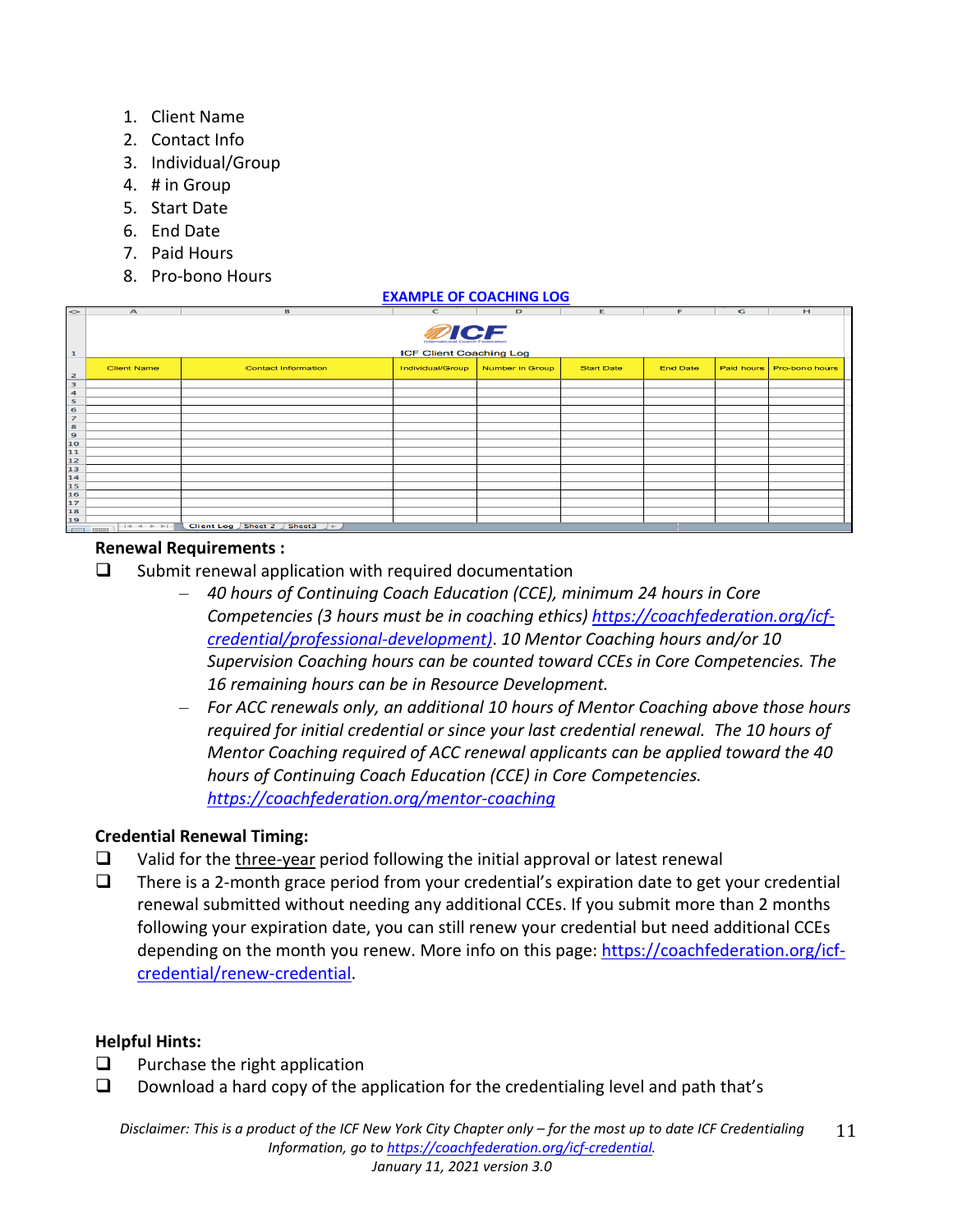appropriate for you.

- $\Box$  Career coaching client session may not be best to use for recordings
- $\Box$  Ensure Client coaching log meets the requirements
- $\Box$  Study for the Coach Knowledge Assessment (CKA)
- $\Box$  Ensure Client log and recordings meet requirements
- □ Coaching session transcripts –Transcribeme.com
- $\Box$  Create a folder on your computer called "Credentialing" and create the following subfolders:
	- Recordings and transcripts
		- o Permission evidence from client(s) for the recording(s)- scans and uploads as necessary.
	- Coaching logs (Coaching hours, mentor hours, training log
	- Documentation to support your training program for Portfolio Path- non-ICF accredited programs
	- Miscellaneous attachments based on application

#### **Resources:**

#### **ICF Core Competencies and Comparison Table:**

Core Competencies https://coachfederation.org/core-competencies ICF Core Competencies Rating Levels

<https://coachfederation.org/app/uploads/2017/12/ICFCompetenciesLevelsTable.pdf>



#### **PCC Markers:**

PCC Markers <https://coachfederation.org/pcc-markers>

| Why ICF | ICF Credential | Find a Coach | Research | Accredit a Program |  |
|---------|----------------|--------------|----------|--------------------|--|
|         |                |              |          |                    |  |

# **PCC Markers**

Assessment markers are the indicators that an assessor is trained to listen for to determine which ICF Core Competencies are in evidence in a recorded coaching conversation, and to what extent. The following markers are the behaviors that should be exhibited in a coaching conversation at the Professional Certified Coach (PCC) level. These markers support a performance evaluation process that is fair, consistent, valid, reliable, repeatable and defensible. Please note these markers are not a tool for coaching, and should not be used as a checklist or formula for passing the performance evaluation.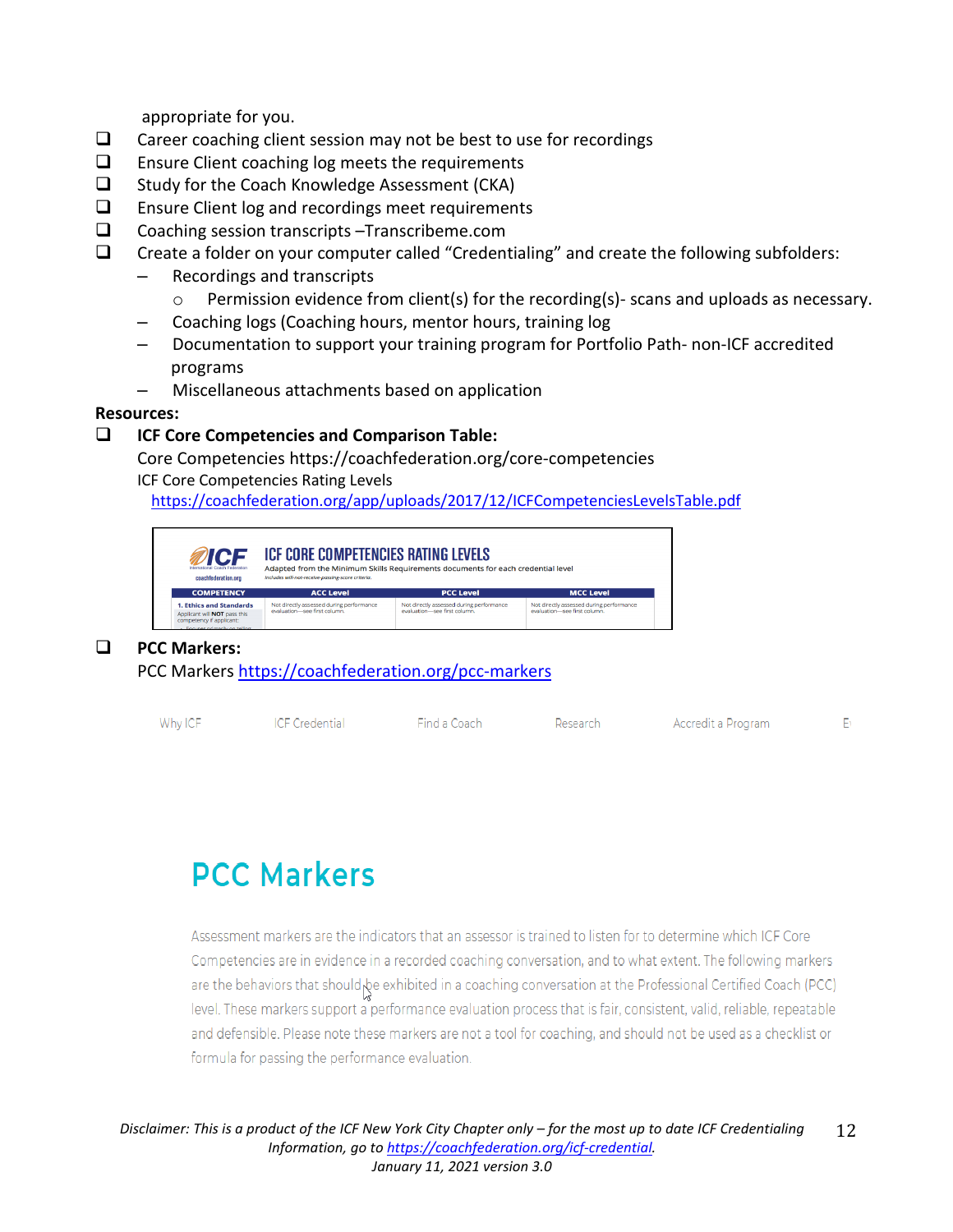$\Box$  Coaching session transcripts – Member discount at Transcribeme.com

#### **Appendix:**

- $\Box$  ICF Credentialing: Schedule for Studying (Appendix 1)
- $\Box$  Checklist for completing the credentialing process: Customize as necessary (Appendix 2)
- $\Box$  Release Sample letter for Coaching Log (Appendix 3)
- $\Box$  Jenny Rogers book 14 questions (Appendix 4)

#### **Questions about credentialing:**

Credentialing Department Contact Information: 1.888.423.3131 [support@coachfederation.org](mailto:support@coachfederation.org)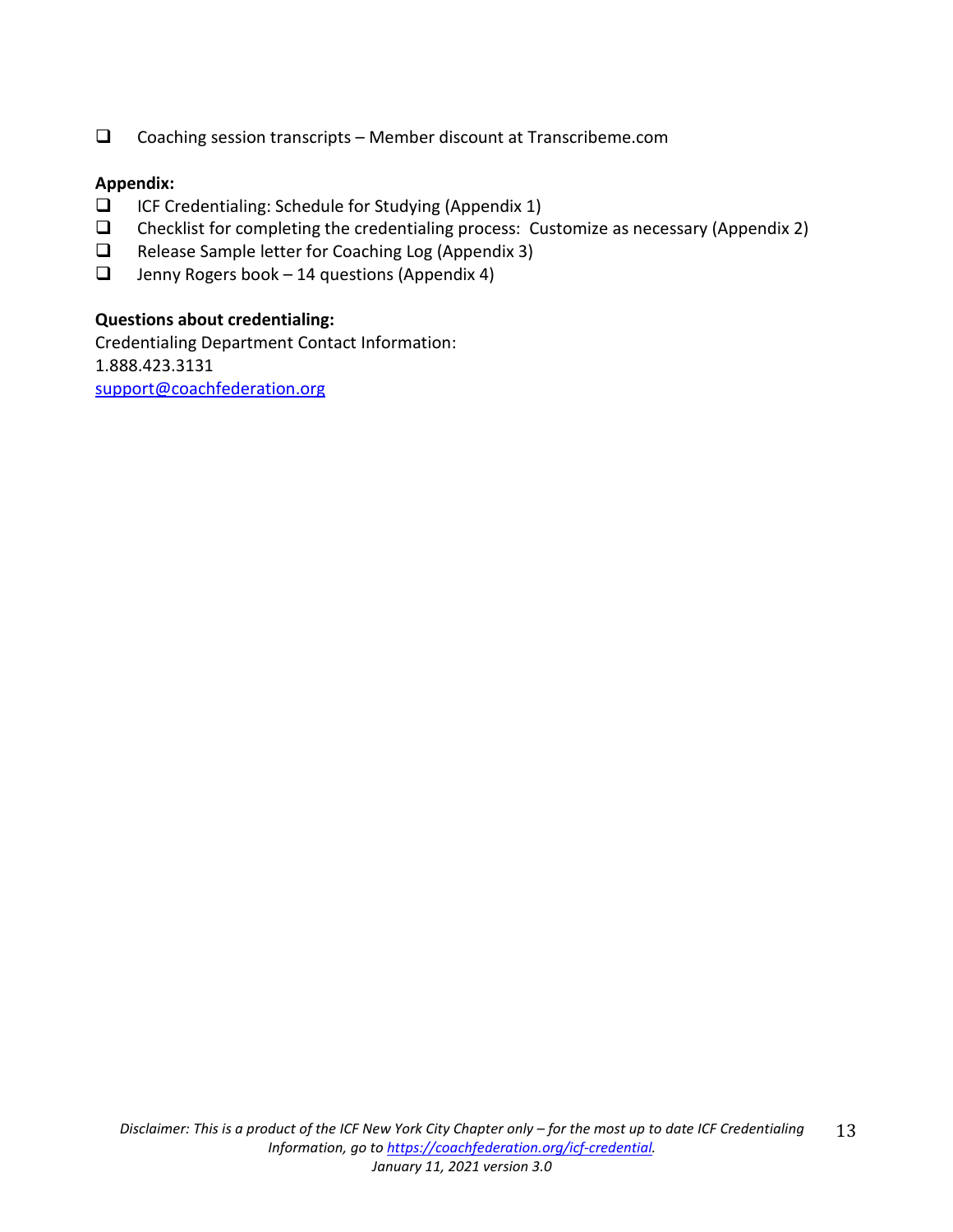# **Appendix: 1: ICF Credentialing: Schedule for Studying:**

| <b>Core Competency</b>                             | <b>Code of Ethics</b>                                                                                                                                                                                                                                 | П                                            | <b>Notes</b> |
|----------------------------------------------------|-------------------------------------------------------------------------------------------------------------------------------------------------------------------------------------------------------------------------------------------------------|----------------------------------------------|--------------|
| <b>Go through application process:</b>             |                                                                                                                                                                                                                                                       |                                              |              |
| 1. All documentation                               |                                                                                                                                                                                                                                                       |                                              |              |
| 2. Application process                             |                                                                                                                                                                                                                                                       |                                              |              |
| 3. Recorded session and transcription              |                                                                                                                                                                                                                                                       |                                              |              |
| 4. Releases                                        |                                                                                                                                                                                                                                                       |                                              |              |
|                                                    |                                                                                                                                                                                                                                                       |                                              |              |
|                                                    |                                                                                                                                                                                                                                                       |                                              |              |
| A. Setting the foundation                          | <b>Part One and Part Two</b>                                                                                                                                                                                                                          |                                              |              |
| 1. Meeting ethical guidelines and professional     | Section 1. Definitions                                                                                                                                                                                                                                |                                              |              |
| standards- understanding of coaching ethics        |                                                                                                                                                                                                                                                       |                                              |              |
| and standards and ability to apply them            |                                                                                                                                                                                                                                                       |                                              |              |
| appropriately in all coaching situations.          |                                                                                                                                                                                                                                                       |                                              |              |
|                                                    | Part Two: The ICF Standard of Ethical                                                                                                                                                                                                                 |                                              |              |
|                                                    | Conduct                                                                                                                                                                                                                                               |                                              |              |
|                                                    | Section1: Professional Conduct At large                                                                                                                                                                                                               |                                              |              |
| agreement with the prospective and new client      |                                                                                                                                                                                                                                                       |                                              |              |
|                                                    |                                                                                                                                                                                                                                                       |                                              |              |
|                                                    | Section 2: Conflicts of Interest                                                                                                                                                                                                                      |                                              |              |
|                                                    |                                                                                                                                                                                                                                                       |                                              |              |
|                                                    |                                                                                                                                                                                                                                                       |                                              |              |
| <b>B.</b> Co-Creating the relationship             | <b>Conduct</b>                                                                                                                                                                                                                                        |                                              |              |
| 3. Establishing trust and intimacy with the        |                                                                                                                                                                                                                                                       |                                              |              |
| client-ability to create a safe, supportive        |                                                                                                                                                                                                                                                       |                                              |              |
| environment that produces ongoing mutual           |                                                                                                                                                                                                                                                       |                                              |              |
| respect and trust.                                 | Section 3: Professional Conduct with Clients                                                                                                                                                                                                          |                                              |              |
| 4. Coaching presence- ability to be fully          |                                                                                                                                                                                                                                                       |                                              |              |
| conscious and create spontaneous relationship      |                                                                                                                                                                                                                                                       |                                              |              |
| with the client, employing a style that is open,   |                                                                                                                                                                                                                                                       |                                              |              |
| flexible and confident.                            | Section 4: Confidentiality/Privacy                                                                                                                                                                                                                    |                                              |              |
|                                                    |                                                                                                                                                                                                                                                       |                                              |              |
| <b>C. Communicating effectively</b><br>Week 4 $ $  | <b>Part Three: The ICF Pledge of Ethics</b>                                                                                                                                                                                                           |                                              |              |
| 5. Active Listening- ability to focus completely   |                                                                                                                                                                                                                                                       |                                              |              |
| on what the client is saying and is not saying, to |                                                                                                                                                                                                                                                       |                                              |              |
| understand the meaning of what is said in the      |                                                                                                                                                                                                                                                       |                                              |              |
| context of the client's desires, and to support    |                                                                                                                                                                                                                                                       |                                              |              |
| client self-expression.                            |                                                                                                                                                                                                                                                       |                                              |              |
|                                                    |                                                                                                                                                                                                                                                       |                                              |              |
|                                                    |                                                                                                                                                                                                                                                       |                                              |              |
| questions that reveal the information needed       |                                                                                                                                                                                                                                                       |                                              |              |
|                                                    | 5. Checklist<br>2. Establishing the coaching agreement-Ability<br>to understand what is required in the specific<br>coaching interaction and to come to an<br>about the coaching process and relationship.<br>6. Powerful questioning- ability to ask | <b>Part Two: The ICF Standard of Ethical</b> |              |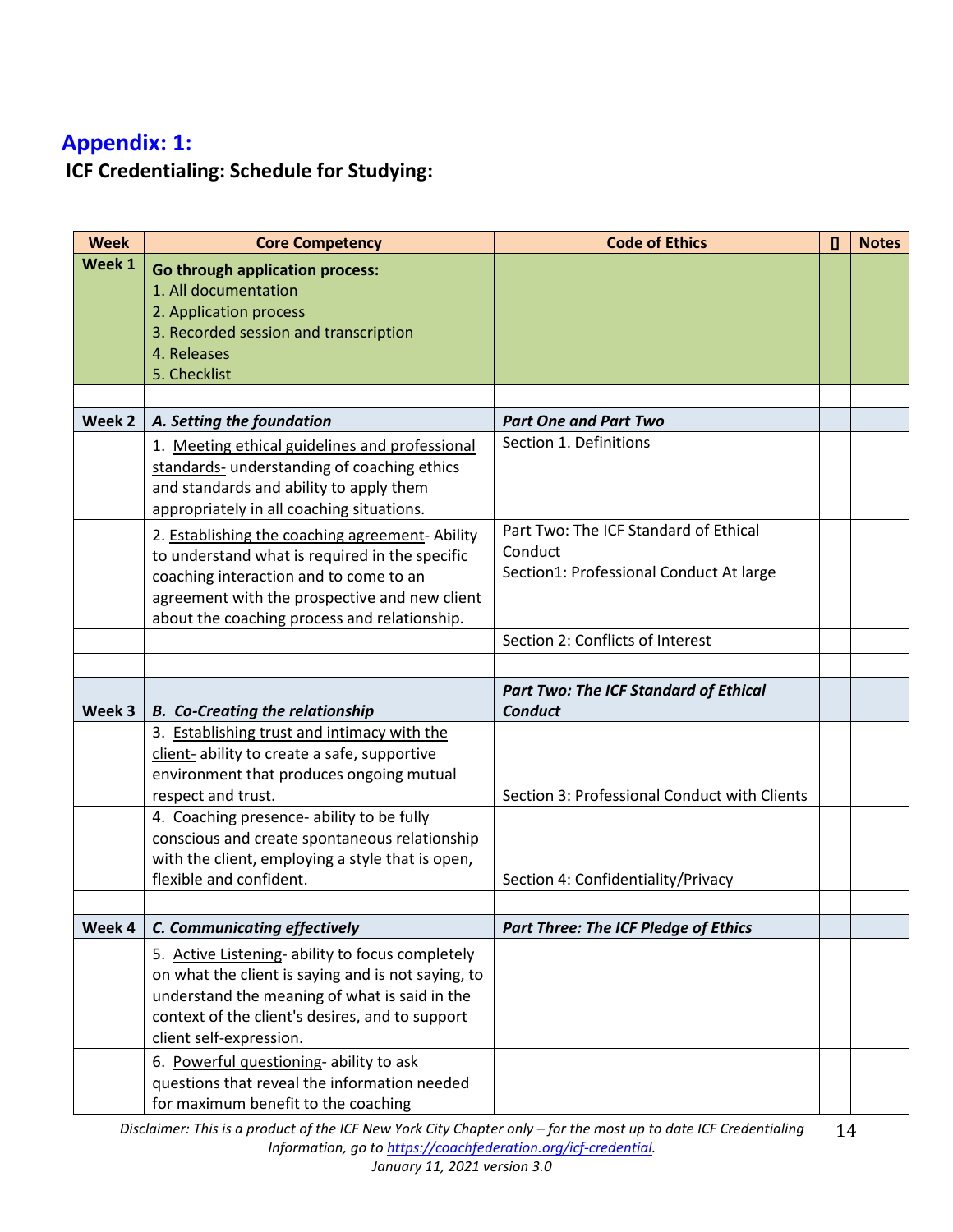|        | relationship and the client.                                                                                                                                                                                                                     |  |  |
|--------|--------------------------------------------------------------------------------------------------------------------------------------------------------------------------------------------------------------------------------------------------|--|--|
|        |                                                                                                                                                                                                                                                  |  |  |
|        | 7. Direct communication-ability to<br>communicate effectively during coaching<br>sessions, and to use language that has the<br>greatest positive impact on the client.                                                                           |  |  |
| Week 5 | D. Facilitating learning and results                                                                                                                                                                                                             |  |  |
|        | 8. Creating awareness- ability to integrate and<br>accurately evaluate multiple sources of<br>information, and to make interpretations that<br>help the client gain awareness and thereby<br>achieve agreed-upon results.                        |  |  |
|        | 9. Designing actions- ability to create with the<br>client opportunities for ongoing learning,<br>during coaching and in work/life situations, and<br>for taking new actions that will most effectively<br>lead to agreed-upon coaching results. |  |  |
|        | 10. Planning and goal setting- ability to<br>develop and maintain an effective coaching<br>plan with the client.                                                                                                                                 |  |  |
|        | 11. Manage progress and accountability- ability<br>to hold attention on what is important for the<br>client, and to leave responsibility with the client<br>to take action.                                                                      |  |  |
|        |                                                                                                                                                                                                                                                  |  |  |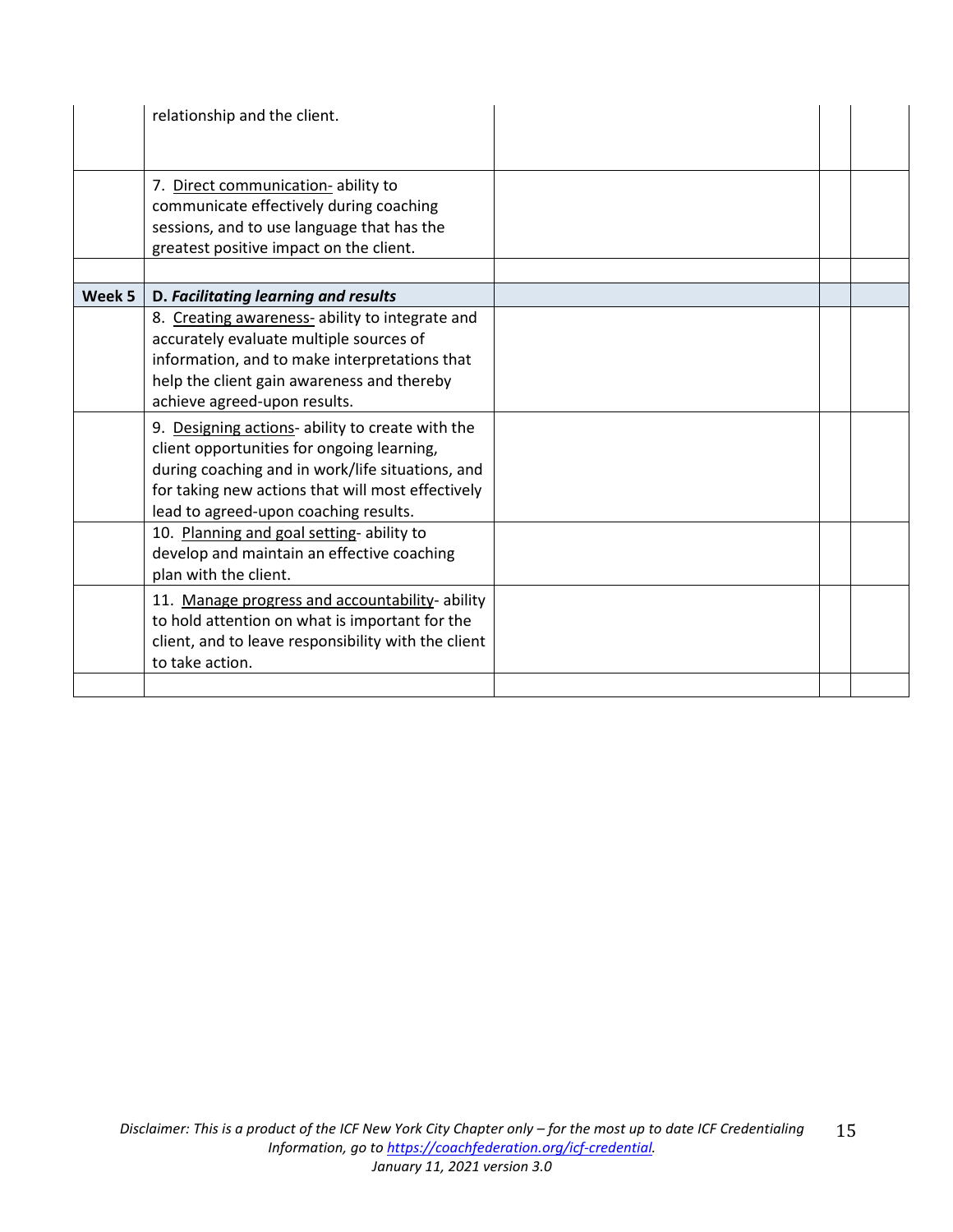# **Appendix: 2**

# **Checklist for completing the credentialing process: Customize as necessary**

| <b>Task</b>                                     | О | <b>Notes</b> |
|-------------------------------------------------|---|--------------|
| Print hardcopy of appropriate application       |   |              |
| Identify what is needed for the application     | П |              |
| <b>Review Code of Ethics</b>                    |   |              |
| <b>Review ICF Core Competencies</b>             |   |              |
| Release of confidentiality information- for the |   |              |
| recorded session                                |   |              |
| Letter to clients about coaching log            |   |              |
| Completed at least 60 hours of training program |   |              |
| Work with mentor (10 hours)                     |   |              |
| Complete Client coaching log                    |   |              |
| Complete training log                           |   |              |
| Complete mentor log                             |   |              |
| Create an ICF folder that includes all          |   |              |
| documentation needed to complete the            |   |              |
| application: Log, Coach training graduation     |   |              |
| letter, training log, etc.                      |   |              |
| Performance evaluation- recorded session(s)     |   |              |
| and transcript(s)                               |   |              |
| Send recordings and transcription to mentor for |   |              |
| review                                          |   |              |
| Complete the application and submit             |   |              |
| Complete Coach Knowledge Assessment             |   |              |
| Celebrate                                       |   |              |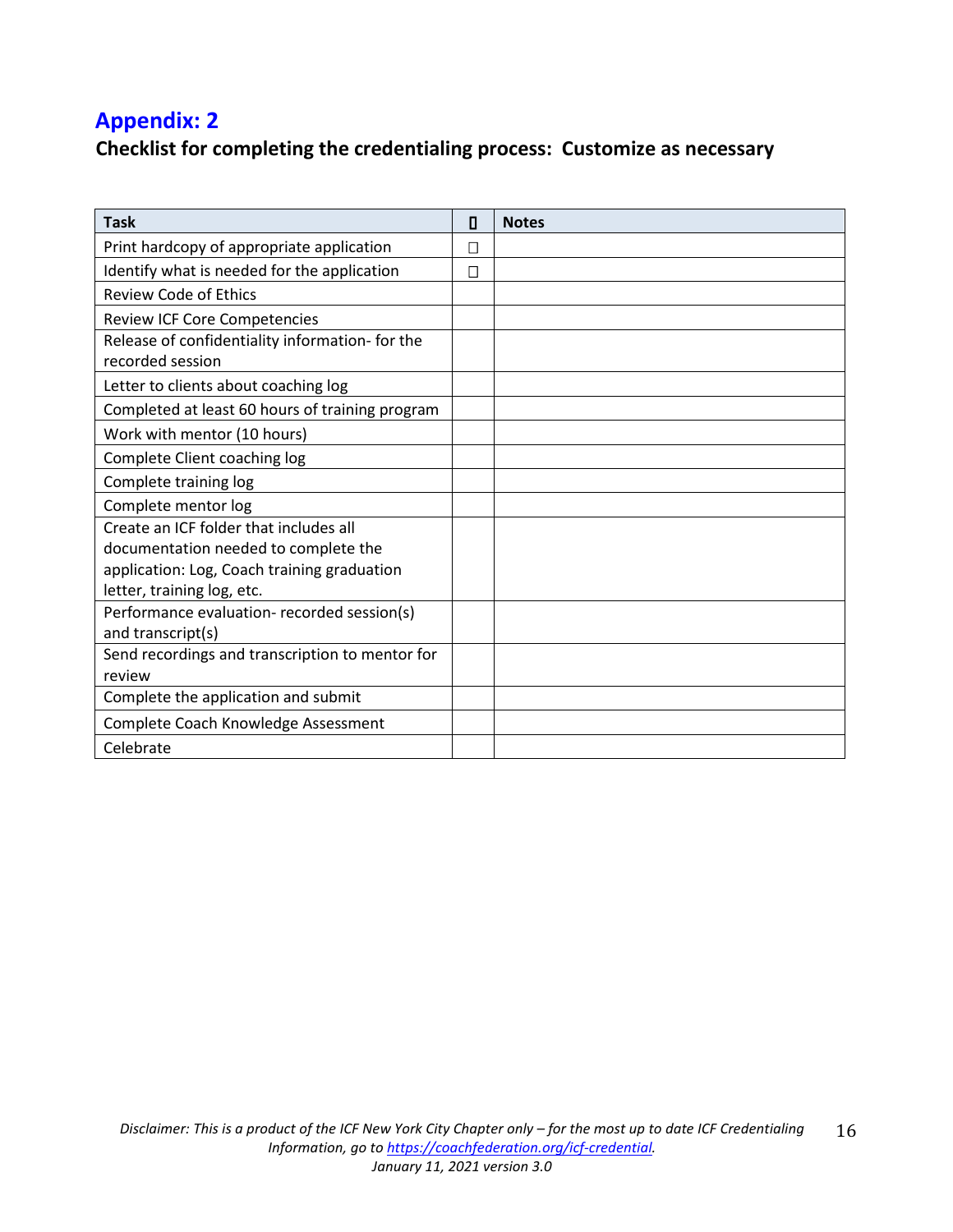# **Appendix 3: Release Sample letter for Coaching Log**

Dear

I hope the beginning of summer finds you well.

As part of my ongoing commitment to the field of professional coaching, and in addition to my previous credentials earned at New York University, I am now working to become certified by the International Coaching Federation (ICF). In short, this is a certification that acknowledges I have met specific professional and ethical guidelines that are considered the industry standard.

The ICF requires that I submit the number of coaching hours I have accumulated to date. I am asking your permission to provide your name and the number of hours we have worked together as part of this process. Please be assured that this is 100% confidential and no content or any conversation or other record of our sessions is shared with them or any outside source. This is merely to confirm that I have in fact, completed the necessary coaching hours that the certification warrants.

Please let me know if I have your permission to share your name and the number of our coaching hours together. If you grant me this permission, you may be contacted by the ICF in order to confirm our engagement.

If you choose not to provide permission, I completely understand and respect your decision. In that instance, your name will not be included in my application.

I enjoyed working with you and would love to hear how things are going. And, you know, if the need arises, I'm here for you!

All My Best,

Amy Bloustine Certified Personal Coach, New York University Certified Career Coach, Five O'Clock Club www.amybloustinecoaching.com abloustine@gmail.com 646-491-3619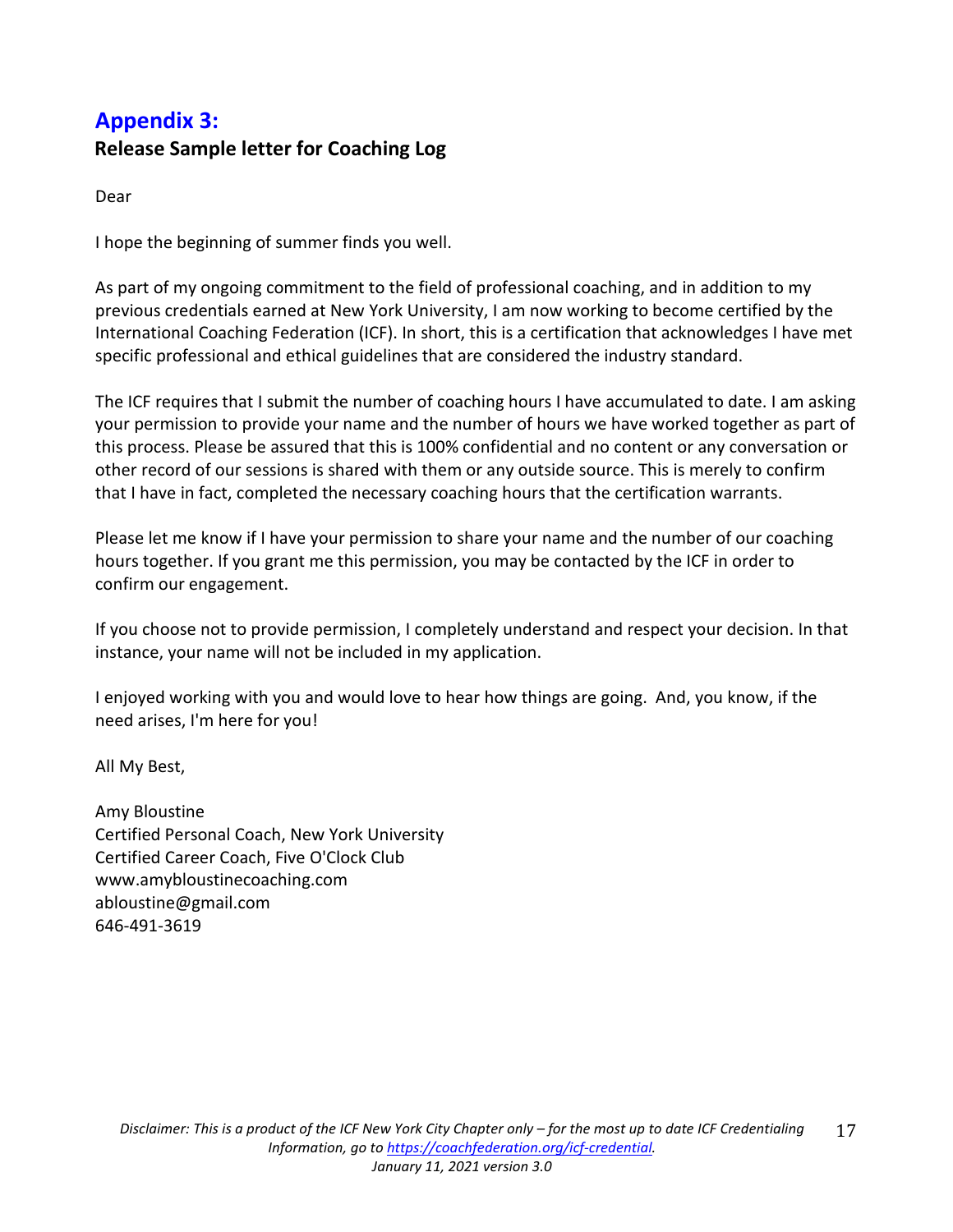# **Appendix 4: Jenny Rogers: Questions**

The easiest way to understand the difference between effective and less effective questions in coaching is to look at some actual examples. When I was relatively new to coaching, I was fortunate to get sent by my then boss to a course on organizational consulting run by Columbia University. There I encountered a set of questions, which were so obviously special in their impact on people that I immediately adapted them to my coaching work. There is an equivalent in therapy – so-called 'magic questions' – from which these questions had probably sprung. Whatever their origin,

I attached a crib sheet to my diary and shamelessly kept it open during coaching sessions. I would explain that I needed the prompt and that the client would be the beneficiary. This list, much adapted, has proved its worth time and time again as an outline script, not just to me but to the many hundreds of other coaches we have now trained. It will work in almost any situation, regardless of the setting or the issue.

There are several points to note about it:

- The questions are content-free.
- They are short.
- They do not include the word 'I'.
- They work elegantly as a natural progression, starting with asking the client to state the problem, going on to restating the problem as a goal, then to naming options and finally to first steps to action.

#### **Here are the questions:**

**1. What's the issue?** This asks the client to state the problem. It can often usefully cut through a client's lengthy account by asking them to summarize what the problem actually is.

**2. What makes it an issue now?** Issues that clients bring to coaching have typically been around in the client's life for a long time. But often there is some immediate provocation or development, even if this is in the form of anger or worry. This emotion will provide energy for change and resolution. That is why it is worth naming and surfacing it.

**3. Who owns this issue/problem?** If the client does not own it, there is no point in discussing it. You can only coach the problem owner. Some clients come to coaching in order to find out how to change someone else whereas the basic assumption of coaching is that you can only change yourself. This question puts the onus back onto clients to own whichever bit of the issue is theirs.

4. **How important is it on a 1–10 scale?** If the problem is not important then why are you and the client wasting time discussing it? Importance captures the idea of issues with potential for major impact on a client's life. Anything the client scores at less than 5 should be set aside.

*Disclaimer: This is a product of the ICF New York City Chapter only – for the most up to date ICF Credentialing Information, go t[o https://coachfederation.org/icf-credential.](https://coachfederation.org/icf-credential) January 11, 2021 version 3.0* 18 **5. How much energy do you have for a solution on a 1–10 scale?** This question often draws an interesting response. The client may have told you the problem has an importance of 9, but then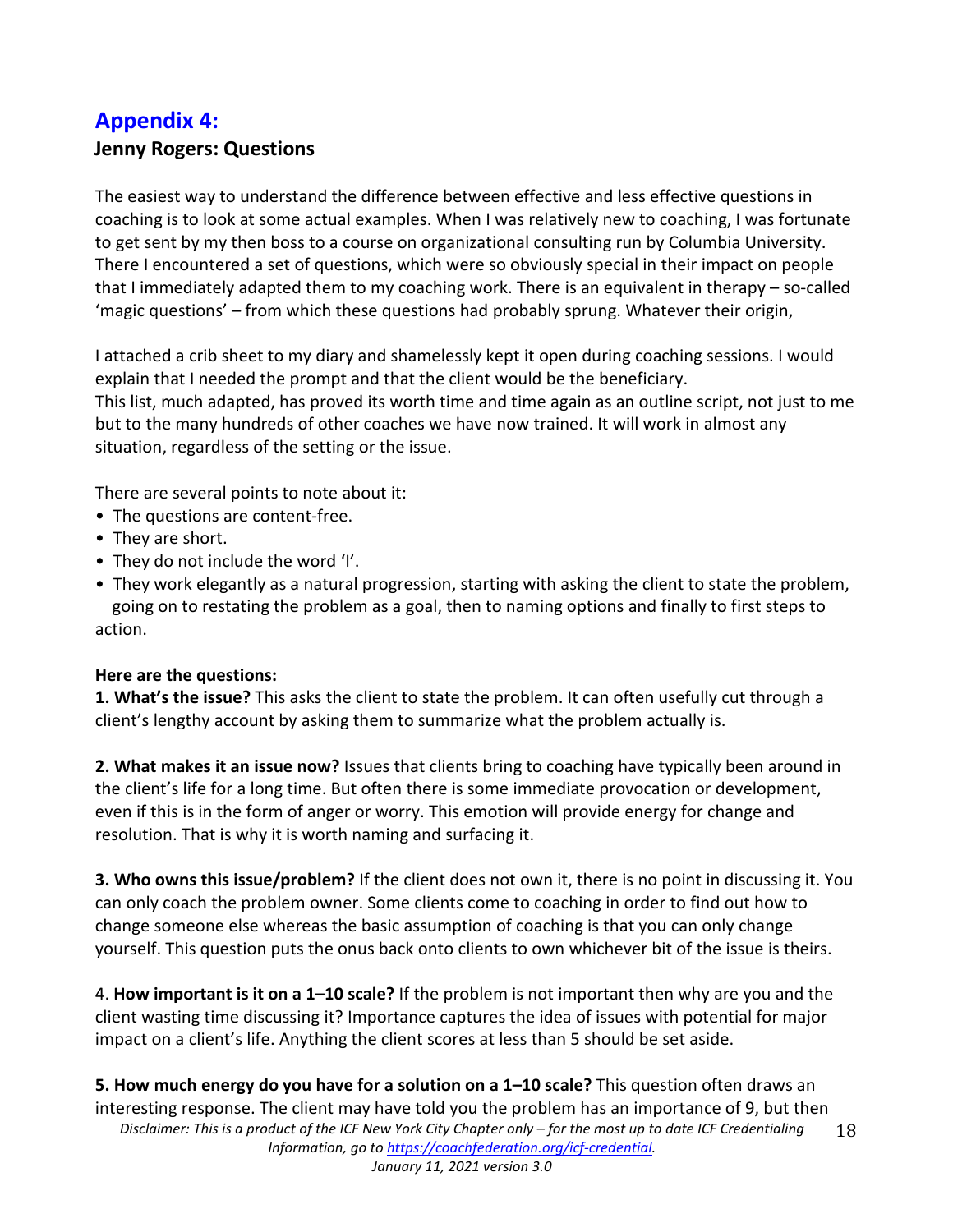tells you that their energy for a solution is only 3 or 4. If so, you will want to ask a follow-up question such as 'What would need to happen to increase the energy to 8 or 9?'

**6. Implications: what are the implications of doing nothing (or of letting things carry on as they are)?** This question builds the pain created by contemplating staying stuck. When we are in the client role many of us like to imagine that the default scenario can continue forever, whereas inside we know perfectly well that it cannot and that we are ignoring the discomfort the problem is creating. Naming out loud the likely consequences of inactivity paradoxically builds energy for change. You might want to follow this question with a further probe: . . . and what would be the implications if that happened?

**7. What have you already tried?** This question stops you offering pointless advice which the client has already tried or considered, and it also lets you in early on the client's thinking. Most coaching problems have already been the focus of a great deal of energy and thought on the client's part. You need to know what this energy and thought has produced. If the client has not tried anything yet, that will also provoke an interesting discussion.

**8. Imagine this problem's been solved. What would you see, hear and feel?** Up until now, the client has been deep in the problem. You will typically see this reflected in the way the client has been sitting and talking – often slumped or despairing. By asking this question you tap into their resourcefulness. Clients will sit up straighter, stop frowning and will look generally lighter. Note that the answer to this question reveals the real goal (see also Chapter 5). Asking the question at this stage prevents you coaching on the symptoms rather than on the underlying causes.

**9. What's standing in the way of that ideal outcome?** This question broadens out the client's thinking. Expect new insights to occur from this point on.

**10. What's your own responsibility for what's been happening?** An essential question. The client is always part of the problem as well as part of the solution. This question makes that assumption explicit and encourages clients to see how they have, maybe at an unconscious level, been sustaining the problem through their own behavior.

**11. What early signs are there that things might be getting better/going all right?** However dreadful the situation, there is always something that is working. Identifying and building on it is part of the process of change and improvement.

**12. Imagine you're at your most resourceful. What do you say to yourself about this issue?** This question assumes that underneath all our typical confusion, at some level we do know what we should do. Another version of this question: 'If I could give you a pill which contained all the courage and insight you needed, what would you do?' I have yet to find a client who could not find an instant reply to this one.

**13. What are the options for action here?** Now that the question has been looked at from several angles, the client can begin to consider the options for change.